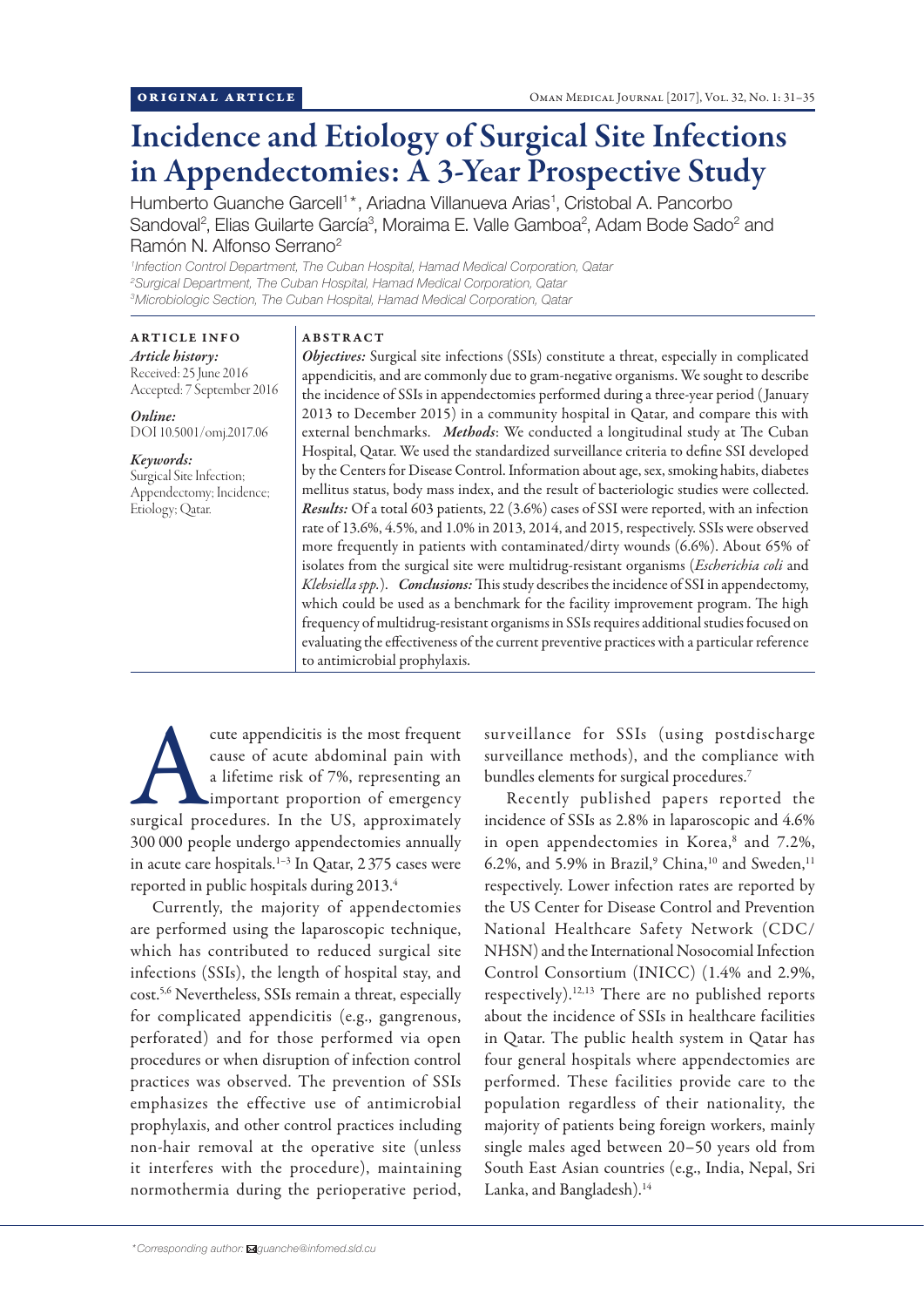This study was conducted with the objective of describing the incidence of SSIs in appendectomies performed during a three-year period in a community hospital in Qatar, and comparing this with external benchmarks from the CDC/NHSN and INICC.

### METHODS

A longitudinal study was carried out at The Cuban Hospital, Qatar, from January 2013 to December 2015. The Cuban Hospital is a 75-bed community hospital providing healthcare services for patients from neighboring communities or transfers from other facilities. All patients diagnosed with acute appendicitis and who underwent appendectomy were included in the study. For the diagnosis of appendicitis the clinical picture, laboratory and radiological findings suggestive of acute inflammation of the appendix were considered.

The standardized surveillance criteria for defining SSI developed by the CDC were used.<sup>15</sup> The American Society of Anesthesiologists (ASA) score was used to measure the patient´s physical status. Operative procedures were classified according to the degree of contamination into three classes (cleancontaminated, contaminated, or dirty/infected). For each patient, the National Nosocomial Infection Surveillance (NNIS) system risk index was computed on the basis of an ASA score higher than two, a wound class of contaminated or dirty/infected, and the duration of procedure > 81 minutes, with each criterion met adding one point to the index.

Additional information was collected including age, sex, smoking habits, diabetes mellitus status, body mass index, and the result of bacteriologic studies in samples collected from the SSIs.

The surveillance procedure included the diagnosis of SSI within 30 days of surgery, whether during hospitalization or after discharge. A combination of postdischarge surveillance methods was used and included a review of the patient's file or electronic medical record and a telephone interview. The surveillance was conducted by a trained infection control practitioner and data validation performed as per Joint Commission International requirement.<sup>16</sup>

The study was performed using administrative data collected as a component of the surveillance system at the corporate level. The registration of this type of study is not required in Qatar, nor is informed consent from patients. Patient confidentiality was protected by the infection control staff who coded all data.

Statistical analysis was performed using JMP software version 10 (SAS Institute Inc., Cary, NC, 1989–2007). The incidence of SSI was calculated using the NNIS operative procedure categories (United States), by dividing the number of infections by the number of operations performed and multiplying by 100. Comparisons among patients according to the report of SSI were made using the chi-square test with Yates correction or the Fisher's exact test, as appropriate. Relative risk ratios (RR), 95% confidence intervals (CI), and *p*-values were determined.

## RESULTS

The study included 603 patients who underwent appendectomies between January 2013 and December 2015. The mean patient age was 30.7±8.4 years, with men accounting for the 95.3% of patients [Table 1]. Twenty patients of 22 had superficial incisional SSIs, and one patient had deep incisional and organ space SSI. Active smokers most frequently had SSIs (RR 2.21; 95% CI 0.92–5.29; *p =* 0.060). Diabetes mellitus and obesity were found in 6.3% and 2.1% of patients with SSIs ( $p > 0.050$ ). The RR of SSI in patients with contaminated/dirty wounds was 6.55 (95% CI 2.45–17.50) (*p* > 0.001) compared to clean-contaminated wounds. For patients who underwent open appendectomies the RR was 12.38 (95% CI 5.51–27.79) compared to laparoscopic appendectomies, and for risk index (RI) 2,3 (RR 7.28; 3.03–17.51) compared to RI 0,1 [Table 1].

Positive laboratory cultures were collected in 20 patients, of which 12 isolates (60.0%) were extended spectrum beta-lactamase producers (ESBL) *Escherichia coli*, four were *Pseudomonasaeruginosa*, and one isolate each were reported as *E. coli*, *Enterococcus faecalis*, *Klebsiella pneumoniae* (ESBL) and group B Streptococcus [Figure 1]. Sixty-five percent of the isolates were multidrug-resistant organisms (ESBLs) [Figure 1].

Table 2 compares SSI rates for The Cuban Hospital with the INICC and CDC/NHSN. The overall SSI rate (3.6%) in our hospital was higher than the INICC and CDC/NHSN reports. Significant differences for RI 2,3, when compared with CDC/NHSN data were observed. For RI 0,1 the infection rate showed no differences. During

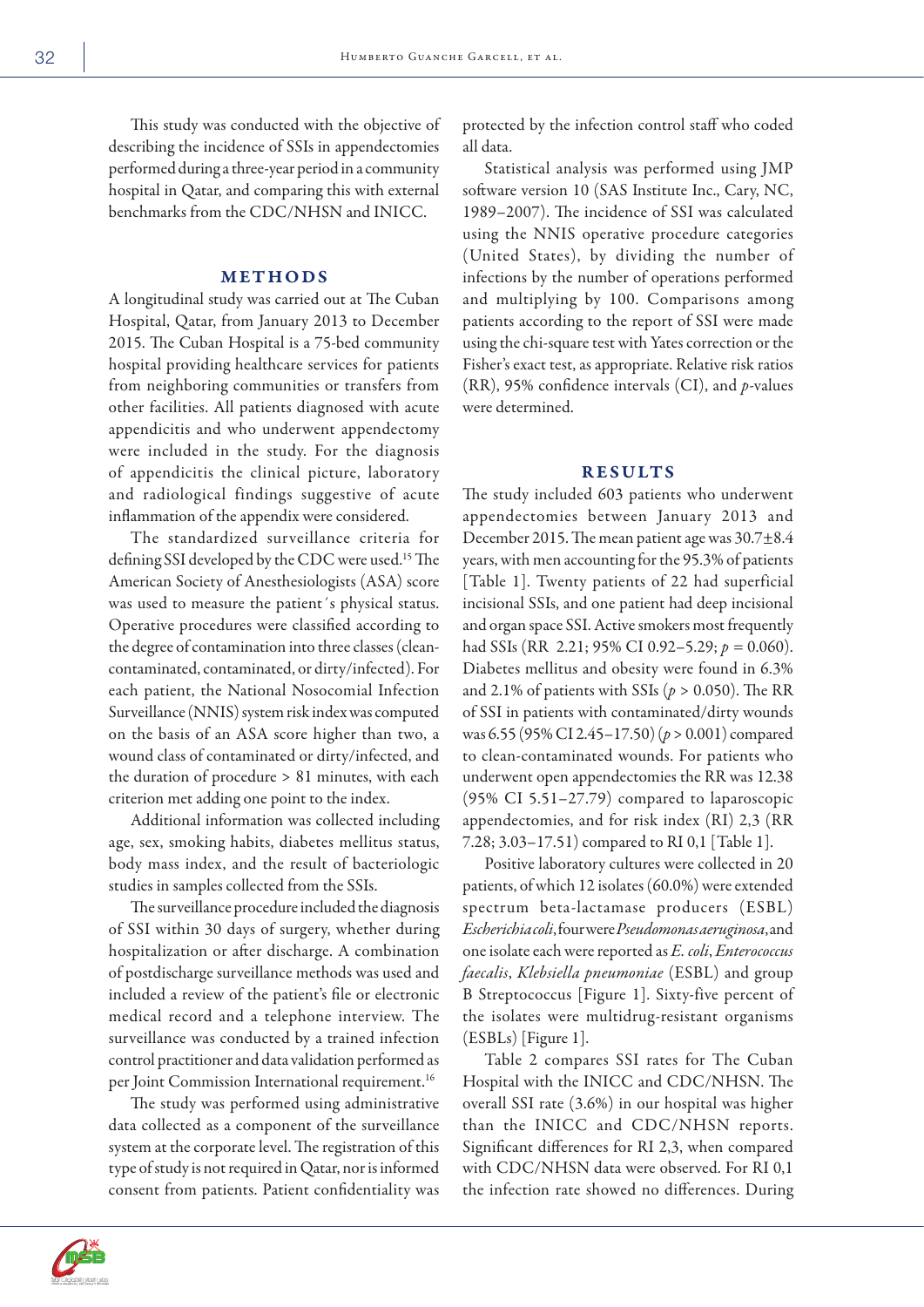|                                          | Total        | Surgical site infection     |                             |  |
|------------------------------------------|--------------|-----------------------------|-----------------------------|--|
|                                          |              | <b>Yes</b><br>$n = 22$      | N <sub>0</sub><br>$n = 581$ |  |
| Age, mean±SD,<br>years                   | $30.7 + 8.4$ | $30.5 \pm 9.0$              | $30.7 + 8.3$                |  |
| <b>Sex</b>                               |              |                             |                             |  |
| Male                                     | 575          | 22(3.8)<br>553 (96.2)       |                             |  |
| Female                                   | 28           | 0(0)                        | 28(100)                     |  |
| <b>Active tobacco use</b>                | 98           | 7(7.1)                      | 91 (92.9)                   |  |
| Diabetes mellitus                        | 16           | 1(6.3)                      | 15(93.8)                    |  |
| Obesity<br>$(BMI \ge 30 \text{ kg/m}^2)$ | 48           | 1(2.1)                      | 47(97.9)                    |  |
| Wound class                              |              |                             |                             |  |
| Clean<br>contaminated                    | 397          | 5(1.3)                      | 392 (98.7)                  |  |
| Contaminated                             | 89           | 6(6.7)                      | 83 (93.3)                   |  |
| Dirty/Infected                           | 117          | $11(9.4)^{*}$<br>106 (90.6) |                             |  |
| ASA score                                |              |                             |                             |  |
| 1,2                                      | 594          | 21(3.5)<br>573 (96.5)       |                             |  |
| 3,4                                      | 9            | 1(11.1)<br>8(88.8)          |                             |  |
| Type of procedure                        |              |                             |                             |  |
| Laparoscopic                             | 540          | 9(1.7)<br>531 (98.3)        |                             |  |
| Open                                     | 63           | $13(20.6)^*$<br>50 (79.4)   |                             |  |
| <b>Risk index</b>                        |              |                             |                             |  |
| 0,1                                      | 466          | 7(1.5)                      | 459 (98.5)                  |  |
| 2,3                                      | 137          | $15(10.9)^{*}$              | 122(89.1)                   |  |

Table 1: Patient and procedure characteristics according to surgical site infection.



Figure 1: Etiology of surgical site infection in appendectomies (number of isolates).

*Data is given as n (%) unless otherwise stated.\*p < 0.001. ASA: American Society of Anesthesiologists; BMI: body mass index.*

in 2014 (infection rate 4.5%) and 300 procedures and three cases in 2015 (infection rate 1.0%). The infection rate was not calculated for RI 2,3 in 2013 because of the small number of procedures.

DISCUSSION

2013, 59 appendectomies were performed, and eight patients were reported with SSIs (infection rate 13.6%). There were 244 procedures and 11 cases

The SSI rate was higher at our hospital than that reported by CDC/NHSN and INICC, which

| $= -1$              |                            |                      |                |                |          |                          |      |                          |  |  |
|---------------------|----------------------------|----------------------|----------------|----------------|----------|--------------------------|------|--------------------------|--|--|
| Location            | Procedures,<br>$\mathbf n$ | SSIs,<br>$\mathbf n$ | SSI rate,<br>% | Percentiles    |          |                          |      |                          |  |  |
|                     |                            |                      |                | 10             | 25       | 50                       | 75   | 90                       |  |  |
| <b>TCH</b>          |                            |                      |                |                |          |                          |      |                          |  |  |
| $RI$ 0,1            | 466                        | 7                    | 1.5            | $\overline{0}$ | $\theta$ | 2.1                      | 6.7  | 6.7                      |  |  |
| RI 2,3              | 137                        | 15                   | 10.9           | ٠              | ٠        | $\overline{\phantom{a}}$ | ٠    | $\overline{\phantom{a}}$ |  |  |
| Total               | 603                        | 22                   | 3.6            | 1              | 1        | 4.5                      | 13.6 | 13.6                     |  |  |
| INICC*              | 13 668                     | 395                  | 2.9            | 0.1            | 1.5      | 2.0                      | 5.3  | 8.2                      |  |  |
| CDC-<br><b>NHSN</b> |                            |                      |                |                |          |                          |      |                          |  |  |
| $RI$ 0,1            | 5 2 1 1                    | 60                   | 1.2            | 0.0            | 0.0      | 0.6                      | 1.2  | 2.8                      |  |  |
| RI 2,3              | 663                        | 23                   | 3.5            |                |          |                          |      |                          |  |  |

Table 2: Surgical site infection rates (per 100 procedures) in The Cuban Hospital (2013–2015), INICC and CDC-NHSN (2006–2008).

*SSI: surgical site infection; TCH: The Cuban Hospital; RI: risk index; INICC: International Nosocomial Infection Control Consortium; CDC-NHSN: Center for Disease Control and Prevention National Healthcare Safety Network.\*pooled risk categories.*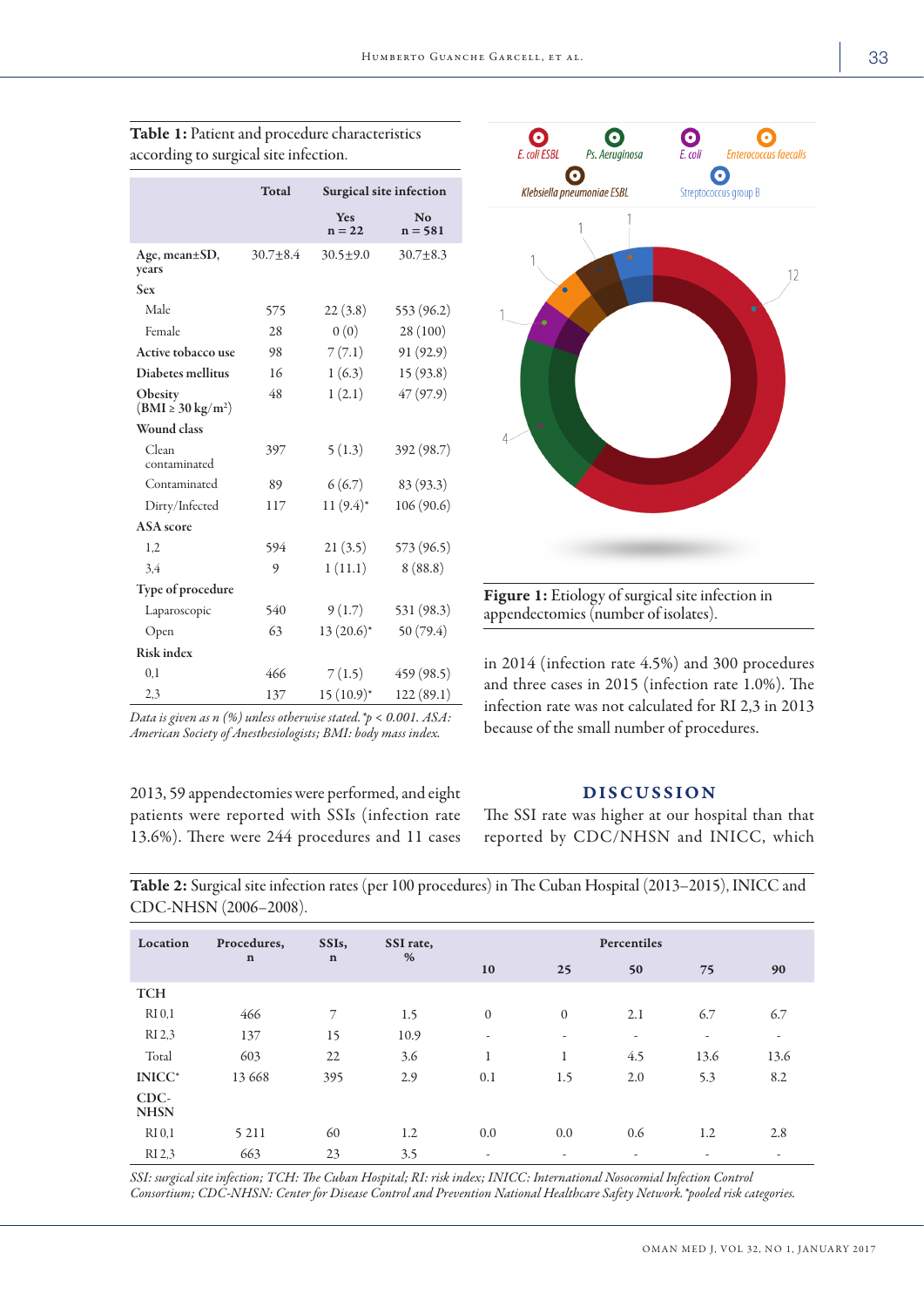depended mainly on cases with RI 2,3. The infection rate for cases with a RI 0,1 at our hospital were only slightly higher than the CDC/NHSH. Nevertheless, a significant reduction in the infection rate was observed during the study period, which could be explained by the step-by-step implementation of the infection control program in new healthcare facilities (TCH was opened in 2012). Among the infection control practices implemented, it is important to emphasize the surveillance of SSIs and compliance monitoring with the surgical bundles, which included antibiotic prophylaxis, perioperative glucose control, postoperative normothermia, and hair removal practices.7 Additional practices included in the facility program are a preoperative shower with chlorhexidine gluconate solution and standardized antibiotic prophylaxis.

Factors related to SSIs in the patient population included smoking, complicated appendectomies (e.g., gangrenous, perforated), and those performed by open procedures. These factors have been mentioned in other published studies.<sup>8-11,17</sup>. An analysis of NHSN data (2006–2008) reported male sex (odds ratio 1.70; 95% CI 1.07–2.68) as a risk factor for SSI in appendectomy, which is not consistent with our findings.17 This is probably related to the gender distribution in our patients and the population living in the country. The microbial agents isolated are similar to previous reports about the topic. Nevertheless, it is important to consider the high frequency of ESBL producing organisms, mainly *E. coli*. The current antimicrobial prophylaxis recommended for appendectomy includes the use of beta-lactam antibiotics with or without metronidazole.18–21 Antimicrobial agents for prophylaxis should be active against the pathogens most likely to contaminate the surgical site, but the patient's skin and intestinal flora could be colonized by multidrug-resistant organisms before admission, making the current practices ineffective.<sup>22</sup> Additional research is needed to clarify this issue.

The language barrier and the efficiency of postdischarge surveillance could be considered the most important limitations of this study. The population studied included nationals from many countries, which is a common characteristic of the population living in Qatar. This makes data collection during physician's interview more of a challenge (overcome with the use of translators). Despite the methods used for detection of surgical infections after discharge, it is important to consider that patients with SSIs could visit primary health care facilities, which provide free of charge services. In selected cases, we performed telephone interviews using translators according to the patient's primary language, mainly when there was any suspicion of SSI from the patient's file or electronic medical record review. In addition, the number of procedures could limit the power of risk factor analysis, but this did not constitute the main objective of the study. Currently, there is no SSIs benchmark at the national or regional level; this is the reason why the national infection control program uses the US CDC/NHSN data for references of program goals and evaluation of quality improvements.

## **CONCLUSION**

Our study has demonstrated that the incidence of SSIs at our hospital was slightly better than external benchmarks, with a reduced infection rate over the study period. The data collected could be used as a point of reference for the facility improvement program. It also provides additional information about the incidence of ESBL organisms in the etiology of SSIs that require further research.

#### *Disclosure*

The authors declared no conflicts of interest. No funding was received for this study.

#### *Acknowledgements*

The authors would like to thank Mr. Carlos L. Crespo Palacios for reviewing this paper.

#### references

- Weiss AJ, Elixhauser A, Andrews RM. Characteristics of operating room procedures in U.S. hospitals, 2011: statistical brief #170. Rockville, MD: Agency for Healthcare Research and Quality, 2006 [cited 2016 June]. Available from: https://www. hcup-us. ahrq. gov/ reports/ statbriefs/ sb170-Operating-Room-Procedures-United-States-2011 .jsp.
- 2. Addiss DG, Shaffer N, Fowler BS, Tauxe RV. The epidemiology of appendicitis and appendectomy in the United States. Am J Epidemiol 1990 Nov;132(5):910-925.
- 3. de Lissovoy G, Fraeman K, Hutchins V, Murphy D, Song D, Vaughn BB. Surgical site infection: incidence and impact on hospital utilization and treatment costs. Am J Infect Control 2009 Jun;37(5):387-397.
- 4. Annual Health Report, 2013. Department of Epidemiology & Medical Statistics. Hamad Medical Corporation, Doha (Qatar), 2014.
- 5. Minutolo V, Licciardello A, Di Stefano B, Arena M, Arena G, Antonacci V. Outcomes and cost analysis of laparoscopic versus open appendectomy for treatment of acute appendicitis: 4-years experience in a district hospital. BMC Surg 2014 Mar;14:14.